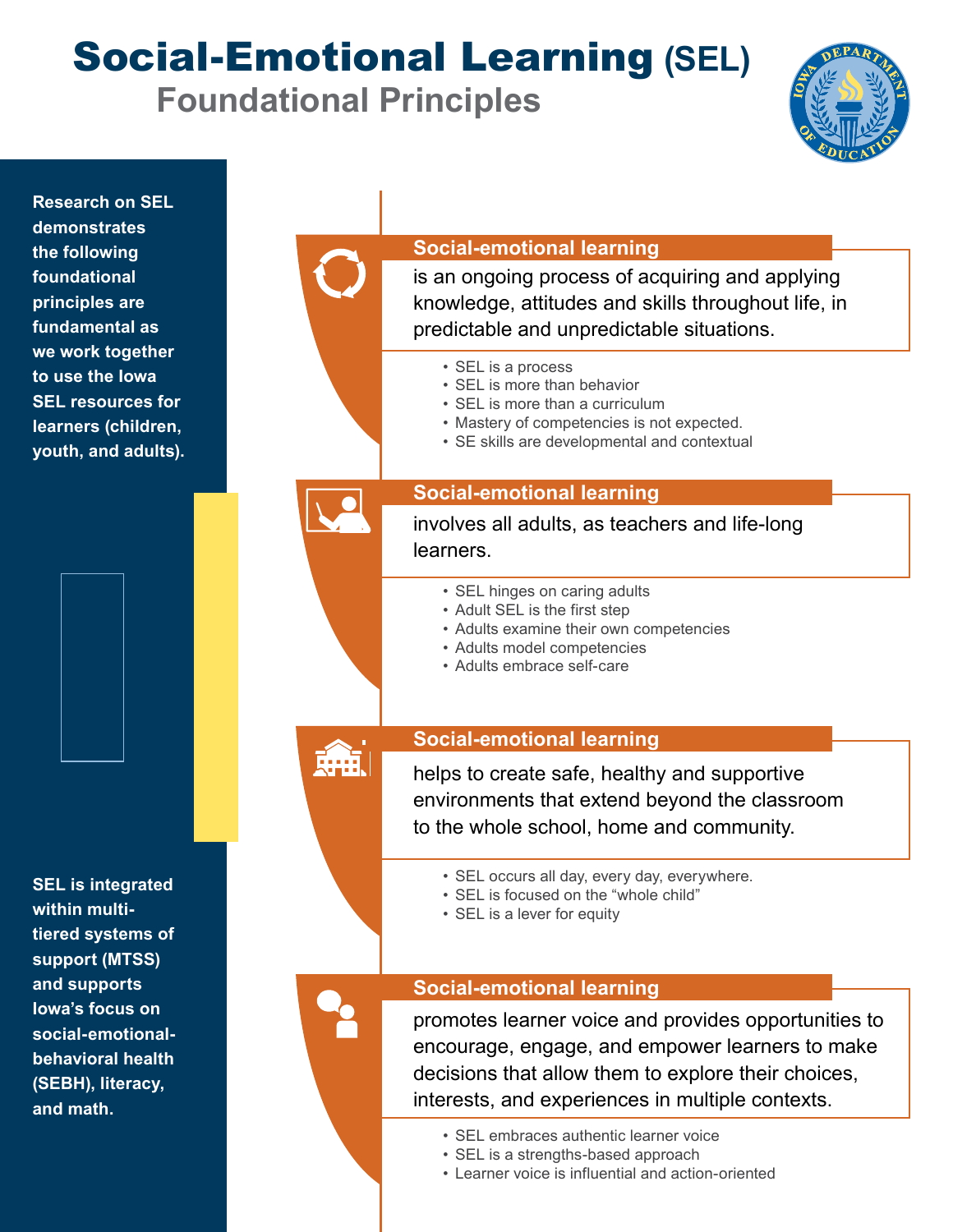# **What is SEL?**

Social and emotional learning (SEL) is the process through which children and adults acquire and effectively apply the knowledge, attitudes, and skills necessary to:

- understand and manage emotions
- set and achieve positive goals
- feel and show empathy for others
- establish and maintain positive relationships
- make responsible decisions

(Collaborative for Academic, Social, and Emotional Learning, 2018)



Fig. 1 The above multi-section wheel represents the 5 social-emotional competencies in the center. In a sequence of circles around the competencies include: Classroom Curriculum & Instruction, Schoolwide Practices & Policies, Homes and Communities and Family & Community Partnerships.

## **SEL Approaches**

- **Explicit SEL Skills Instruction**
- **Teacher Instructional Practices**
- **Integration within Academic Curriculum Areas**
- **Organization, Culture**

## **Short-Term Outcomes**

- **SEL Skill Acquisition: Five Competence Areas**
- **and Climate Strategies** *and Schools*  **Positive Social Behavior • Improved Attitudes: Self, Others, Learning and Schools**
	- **Enhanced Learning Environment: Supportive, Engaging and Participatory**

### **Behavioral/Academic Outcomes**

- 
- **Fewer Conduct Problems**
- **Less Emotional Distress**
- **• Improved Academic Performance**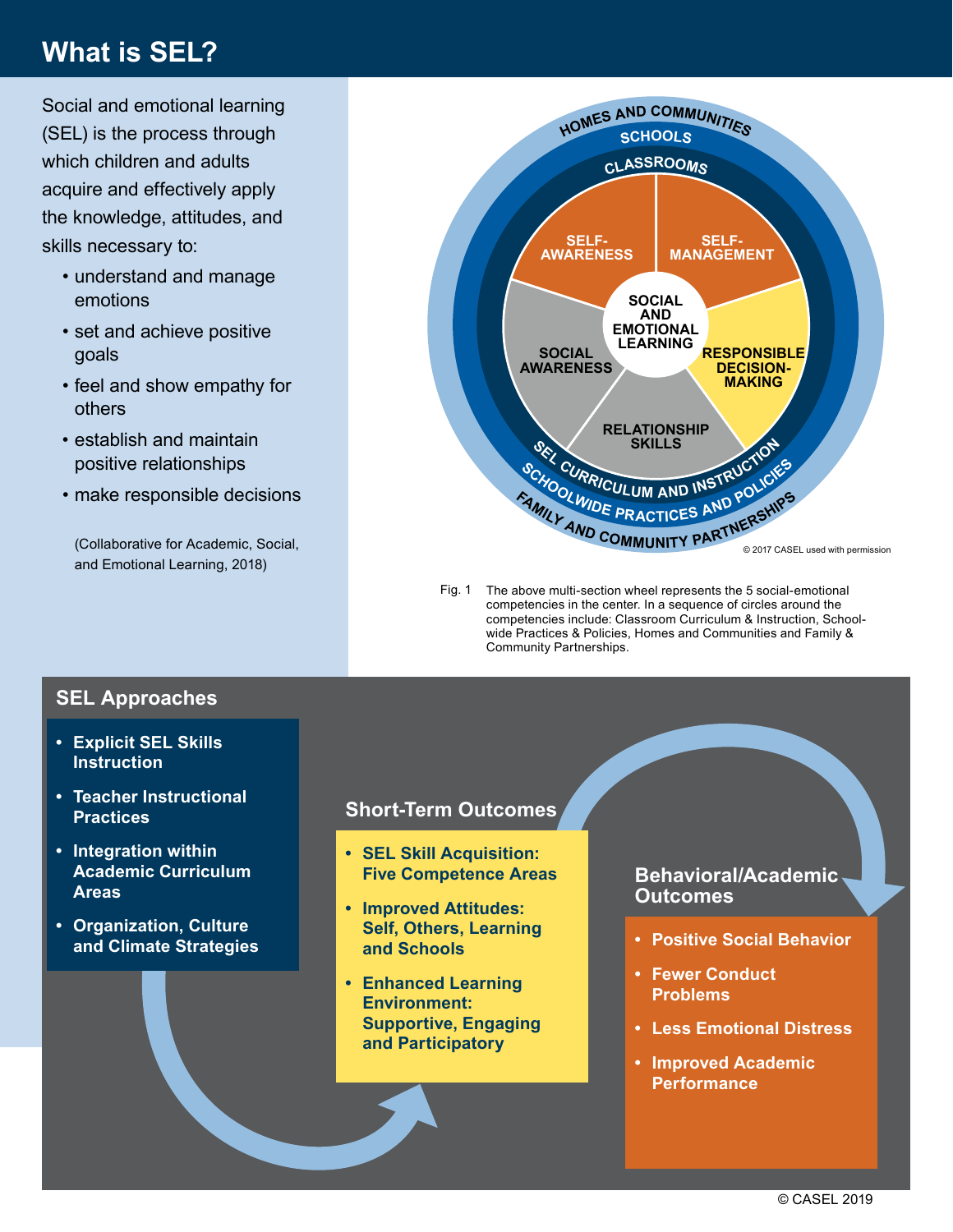

**Self-Awareness** The following table shows targets and indicators related to Self-Awareness.

| <b>Identifying Emotions</b>                                                                                                | <b>Accurate Self Perception</b>                                                                                                                               | <b>Self-Confidence</b>                                                                                                                                                                                             |
|----------------------------------------------------------------------------------------------------------------------------|---------------------------------------------------------------------------------------------------------------------------------------------------------------|--------------------------------------------------------------------------------------------------------------------------------------------------------------------------------------------------------------------|
| • Identify and name their own basic<br>emotions/feelings.<br>• Identify situations that might elicit<br>emotions/feelings. | • Identify likes and dislikes.<br>• Describe things they do well.<br>• Describe an activity/task in which<br>they may need help in order to be<br>successful. | • Demonstrate positive self-talk when<br>participating in challenging tasks.<br>• Demonstrate willingness to try new<br>things.<br>• Actively participate in, question, and<br>contribute to the learning process. |

### **Self-Management** The following table shows targets and indicators related to Self-Management.

| <b>Impulse Control</b>                                                                                                                                                                                                                                          | <b>Stress</b><br><b>Management</b>                                                                                                                                                                                                                                                                                                   | <b>Self-Discipline &amp;</b><br><b>Self-Motivation</b>                                                                                                     | <b>Goal Setting</b>                                                                                                                                                                                                      | <b>Organizational</b><br><b>Skills</b>                                                                                                        |
|-----------------------------------------------------------------------------------------------------------------------------------------------------------------------------------------------------------------------------------------------------------------|--------------------------------------------------------------------------------------------------------------------------------------------------------------------------------------------------------------------------------------------------------------------------------------------------------------------------------------|------------------------------------------------------------------------------------------------------------------------------------------------------------|--------------------------------------------------------------------------------------------------------------------------------------------------------------------------------------------------------------------------|-----------------------------------------------------------------------------------------------------------------------------------------------|
| • Identify productive<br>self-regulating<br>strategies to<br>process emotions<br>and reframe<br>thoughts and<br>behaviors.<br>• Demonstrate<br>productive self-<br>regulating<br>strategies to<br>process emotions<br>and reframe<br>thoughts and<br>behaviors. | • Identify stressors<br>that result in<br>physical or<br>emotional<br>responses.<br>• Identify healthy<br>practices to<br>manage response<br>to stressful<br>situations.<br>• Apply healthy<br>practices to handle<br>situations that<br>cause stress.<br>• Communicate the<br>need for assistance<br>to manage stress<br>as needed. | • Demonstrate the<br>ability to stay<br>actively engaged<br>and persist in<br>activities.<br>• Demonstrate ability<br>to delay immediate<br>gratification. | Demonstrate the<br>ability to identify a<br>simple goal.<br>Implement steps<br>toward a goal<br>including<br>identifying<br>resources needed.<br>Monitor progress<br>$\bullet$<br>toward a goal and<br>adjust as needed. | Demonstrate skills<br>$\bullet$<br>that keep personal<br>items organized.<br>Demonstrate<br>$\bullet$<br>ability to manage<br>time and tasks. |

**Social Awareness** The following table shows targets and indicators related to Social Awareness.

| <b>Perspective Taking &amp; Empathy</b>                                                                                                                                                                                                                                           | <b>Appreciating Diversity and</b><br><b>Respect for Others</b>                                                                                                                                                                                                                                                  | <b>Civic Engagement</b>                                                                                                                                                                                            |
|-----------------------------------------------------------------------------------------------------------------------------------------------------------------------------------------------------------------------------------------------------------------------------------|-----------------------------------------------------------------------------------------------------------------------------------------------------------------------------------------------------------------------------------------------------------------------------------------------------------------|--------------------------------------------------------------------------------------------------------------------------------------------------------------------------------------------------------------------|
| • Demonstrate awareness that others<br>may have different thoughts or<br>feelings from oneself.<br>• Identify and interpret social cues<br>(verbal and nonverbal) to determine<br>how others feel.<br>• Identify and connect with the<br>feelings of others without<br>judgement. | • Identify ways that people are alike<br>and different from self, and at the<br>same time valuing those<br>differences.<br>• Demonstrate consideration for the<br>feelings, wishes, rights, and<br>traditions of others.<br>• Interact effectively with those who<br>are similar and different from<br>oneself. | • Perform roles that contribute to the<br>overall functioning and<br>enhancement of their classroom<br>and school.<br>• Recognize the definition of a<br>community and that they have a<br>role in that community. |